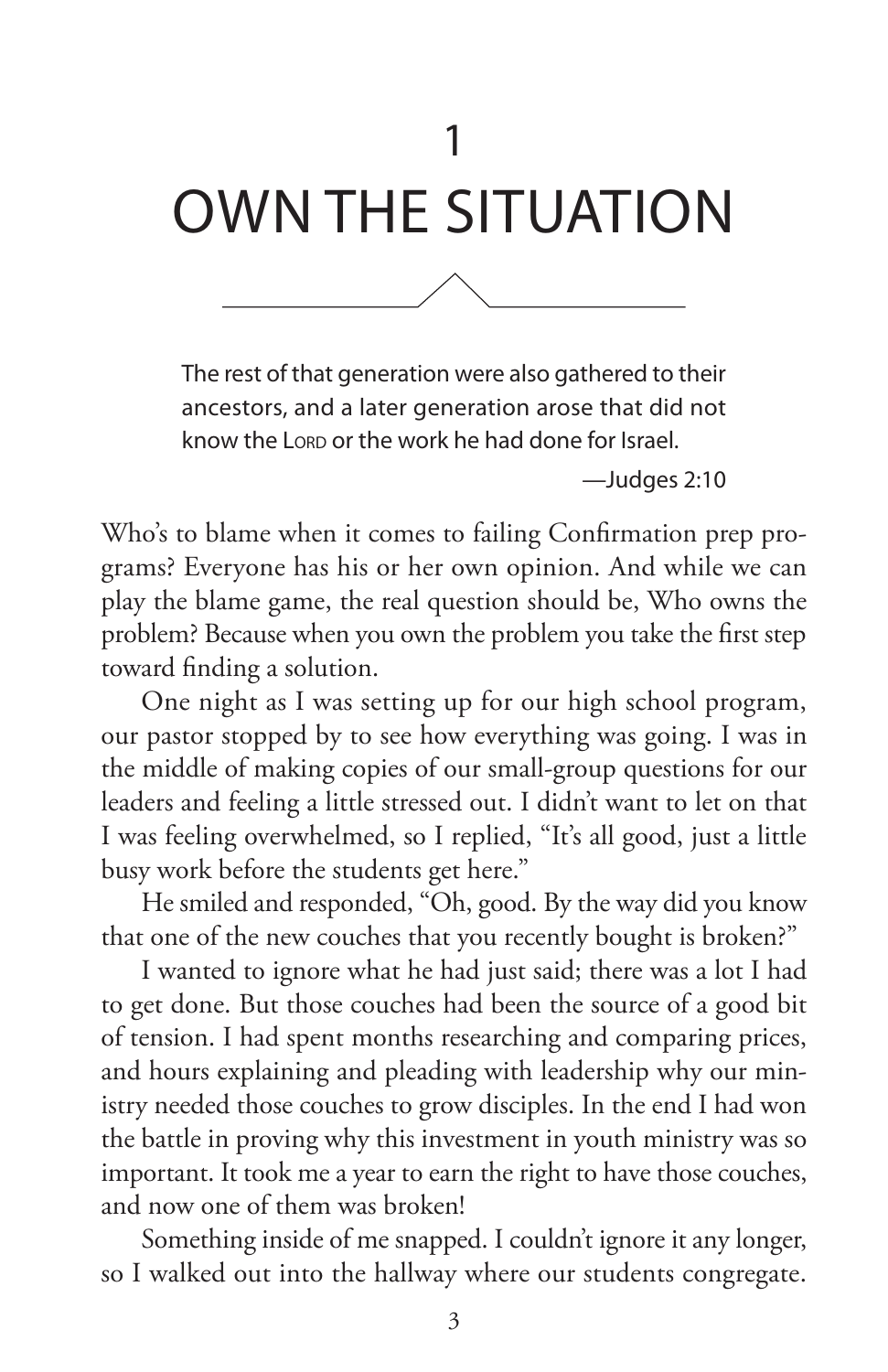There it was as clear as day. It was as if someone had decided that the \$400 couch from IKEA would make a great trampoline.

My frustration grew to anger. If I had the strength of the Hulk, I would have picked up that couch and thrown it across the hall. I vowed vengeance and set off to find the responsible party. That's when the IKEA couch witch hunt began. Fortunately, there were not a lot of people in the building, so finding a guilty party should have been easy. It was not.

I quickly removed the pastor from my list of suspects; there was no chance he was responsible. I concluded that none of my adult volunteers would have committed such a crime without confessing. I went to Chris, our student worship bandleader, who was coordinating a practice. I asked him for an account of all student band members. They all had alibis.

I started wandering around asking anyone who was in the building about that couch. I needed someone to blame. I was confused, anxious, and angry. And I was avoiding the one thing I should have been concerned with: fixing the problem. I had a broken couch that needed to be removed, and instead of getting it out of people's way I felt driven to find someone to blame.

# FINDING THE PROBLEM

Finding out who is responsible for the woes of Confirmation preparation is a witch hunt. In the end all you do is make yourself more angry and frustrated. When it comes to fixing the problem we tend to dwell too much on who's responsible for the problem and not enough on exploring who is responsible for the solution. Not only do we look for someone to blame, but also we buy into a few myths that perpetuate the lengthy search.

# **Myth 1: Teenagers Just Don't Care**

When teenagers don't meet the requirements or don't show up, we tend to believe that they just don't care. It's easy to accuse teenagers of being apathetic when it comes to their faith. After all, it appears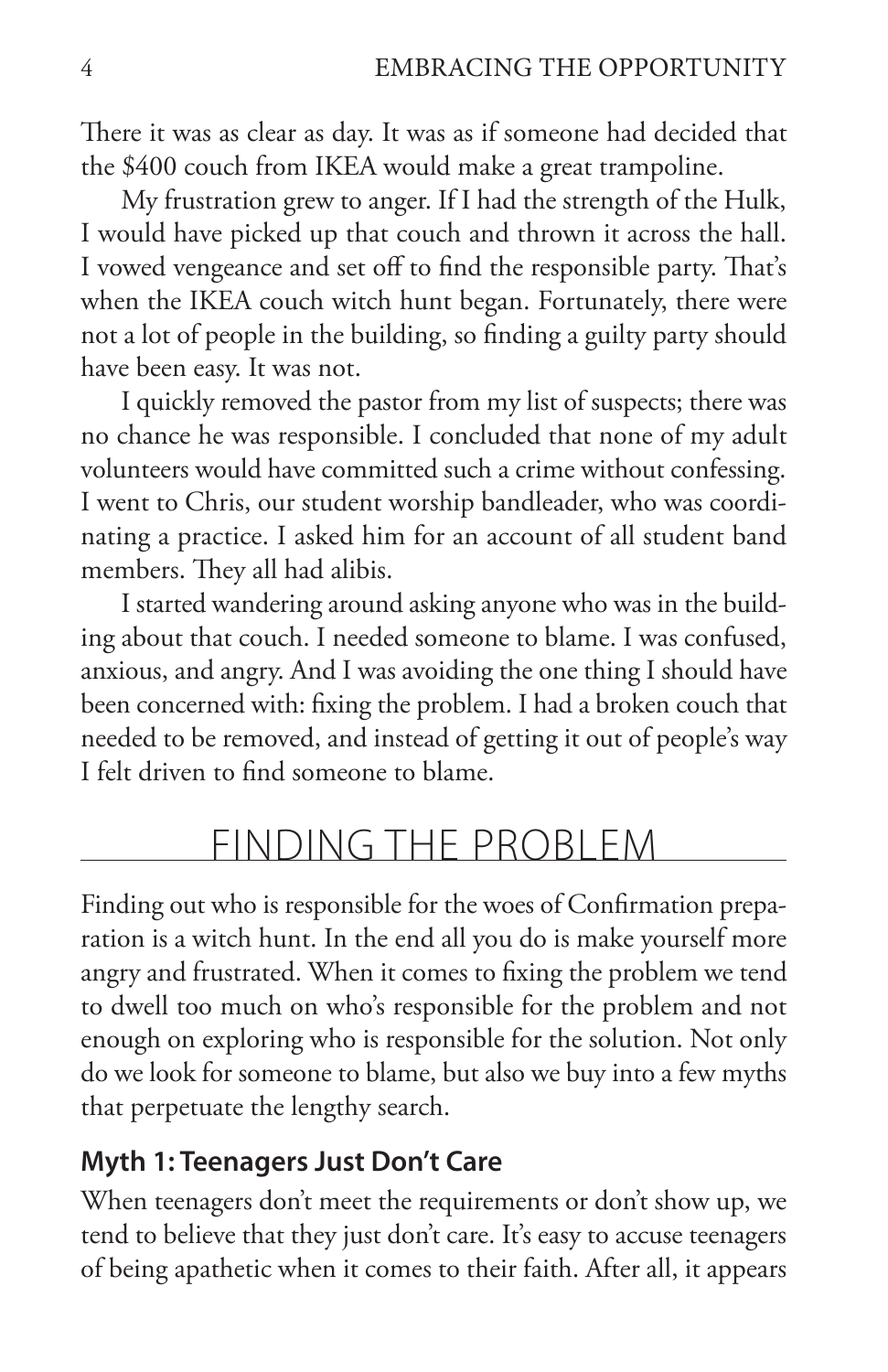as if they are too immersed in the material world and their own particular activities and social connections to really focus on Christ. We tend to see teenagers as self-centered, immature, and driven to engage in events only when it seems everyone else is, or at least when the cool crowd is involved.

The reality is that teenagers do care about the spiritual life. Regardless of the topic, the question they ask is, "Why does it matter?" The problem is that we often tell them what they need to do to "get" confirmed without taking the time to explain why Confirmation matters, why church matters, and why having a relationship with Jesus Christ matters.

As youth ministers, catechists, and directors of religious education (DREs), we need to clarify the purpose of Confirmation, first in our own minds and then with those we invite to the sacrament. We need to take the time to explain why it matters in the lives of our young people. When you can answer that big question for them, then you can expect a return on your hard work and your investment in the process and in their lives.

#### **Myth 2: The Parents Have Given Up**

It's easy to blame parents and resign ourselves to the myth that they have given up. We often believe they let their teens walk all over them and that the only reason parents are doing this whole Confirmation thing is so that their parents will back off. We all find it easy to believe (and complain) that parents are more concerned with getting their teen into a good college than helping them get to know Jesus.

The truth is that parents need assistance. While they are primarily responsible for the faith formation of their teens, there isn't any clear manual to help them do that. In fact there is often precious little real support for them in our parishes. If you are coordinating your Confirmation preparation, you need to make sure that parents know they aren't alone. Don't just supply resources; instead, be a resource they can go to when their teens will not talk to them.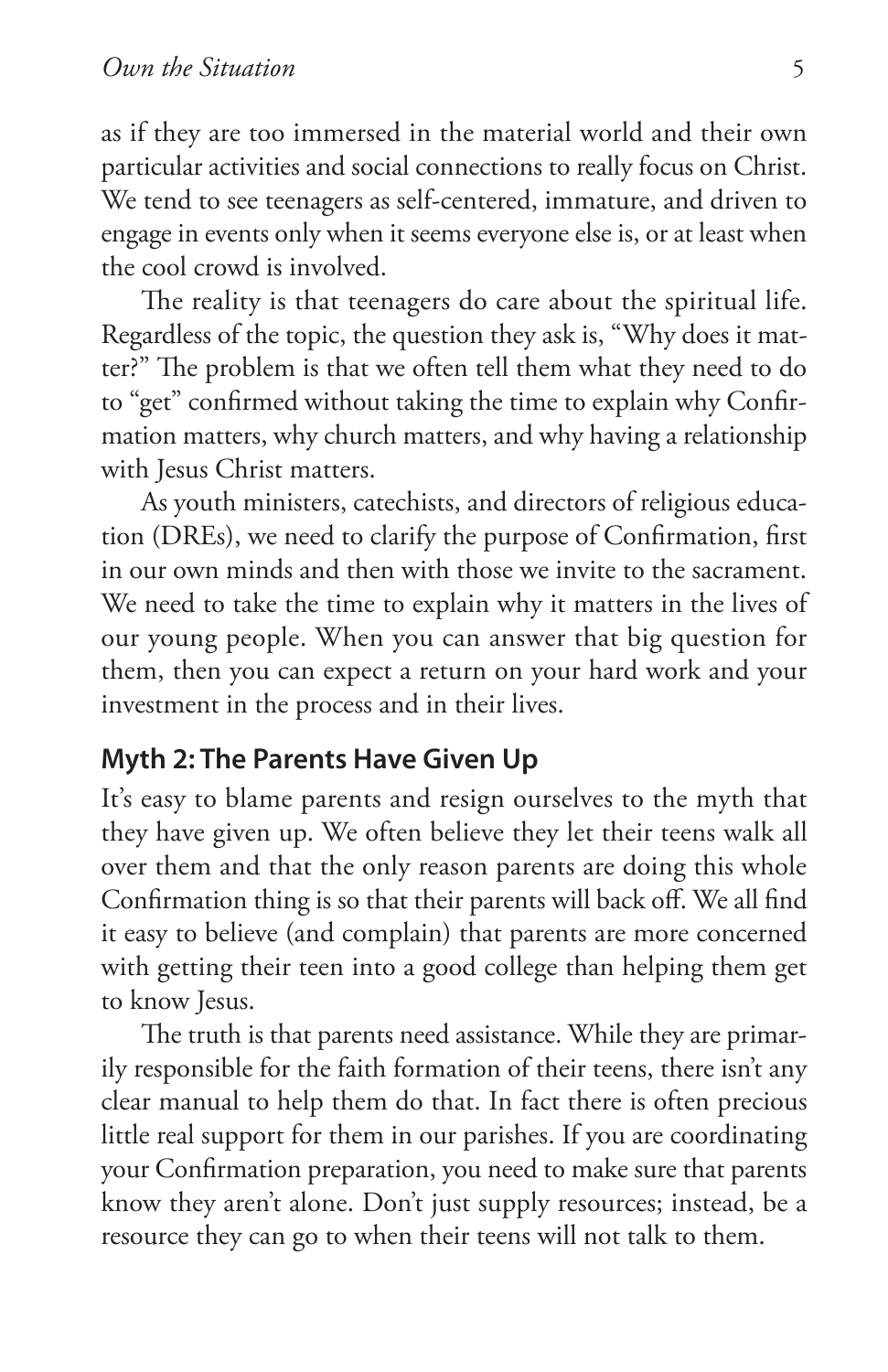## **Myth 3: The Director of Religious Education Is a Control Freak**

Some of us believe that all our parish DRE wants is control and that he or she doesn't care about really helping teens understand. We think the DRE is a school-principal wannabe, wanting to be "the boss" rather than a partner. We think to ourselves, *Maybe if she watched a little television she would know what's going on in the world.*

Most DREs have a lot on their plate. On top of regular religious education, we might be asking them to take on much more. It's crucial that parishes find these ministers support and eventually appoint someone (paid or volunteer) who will focus solely on sacramental preparation.

### **Myth 4: The Youth Minister Is Reckless**

This myth holds that youth ministers really only care about being a friend to the youth of the parish. Being their friend makes them feel good, important, and as if they have a place in the parish and the world. We think all they know is games, what toppings on pizza taste good, and how to throw a Frisbee. Youth ministers are more of event and activities planners than people responsible enough to lead the next generation. How do they even stay employed?

Like the DRE, youth ministers' plates are often too full with a variety of responsibilities outside of their core job description. Plus, youth ministers get into ministry to be relational. If your Confirmation program is not relational, you are creating a competing and broken system. Give your youth minister guidance and crucial support.

#### **Myth 5: The Pastor Doesn't Want Anything to Do with the Process**

Does he even care about teenagers? The only time he talks about them is to complain. He's constantly slashing the budget and never shows up to any of the classes.

The pastor does care, but he might not know how to comfortably approach teens. Instead of resenting him for not being more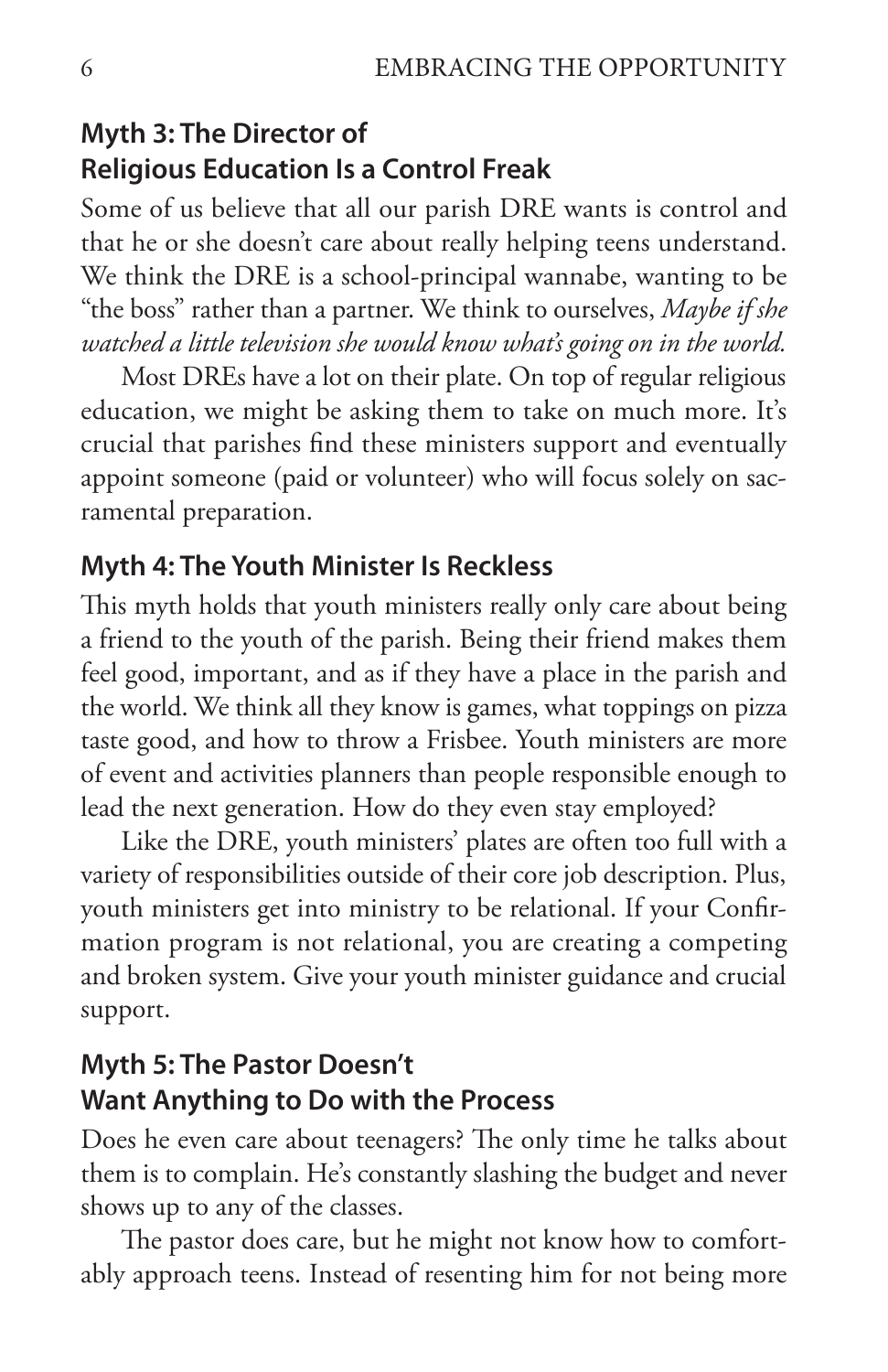hands on, invite him to be a part of the planning and vision casting. Think about helping him take small steps toward not just understanding teens but also coming to value their role in the parish. Help your teens get to know him and come to value his role.

While these myths focus on different people, what they have in common is that they are focused on *people*. Too often we place blame on people, when the problem really has to do with *systems*. The reason Confirmation preparation hasn't been working isn't because of a reckless generation or disenfranchised parish staff. It's because what worked half a century ago is no longer effective today. Just like the world around it, preparation needs to change.

If you are going to change anything you need to start looking at the systems that feed and fuel the problem. If you are dissatisfied with your Confirmation program, start looking at the systems that impact and influence it. Here are a few of the systems problems we identified as we began to rebuild our program.

#### **System Issue 1: An Unclear Purpose**

If you want someone to commit time and energy to something, you need to answer the question, Why does this matter? Knowing exactly why receiving the sacrament matters is key to having teens, parents, and the church community embrace the journey.

The *Catechism of the Catholic Church* (*CCC*) tells us that Confirmation brings an increase and deepening of baptismal grace:

- it roots us more deeply in the divine filiation which makes us cry, "Abba! Father!";
- it unites us more firmly to Christ;
- it increases the gifts of the Holy Spirit in us;
- it renders our bond with the Church more perfect; [and]
- it gives us a special strength of the Holy Spirit to spread and defend the faith by word and action as true witnesses of Christ, to confess the name of Christ boldly, and never to be ashamed of the Cross.

—*Catechism of the Catholic Church*, 1303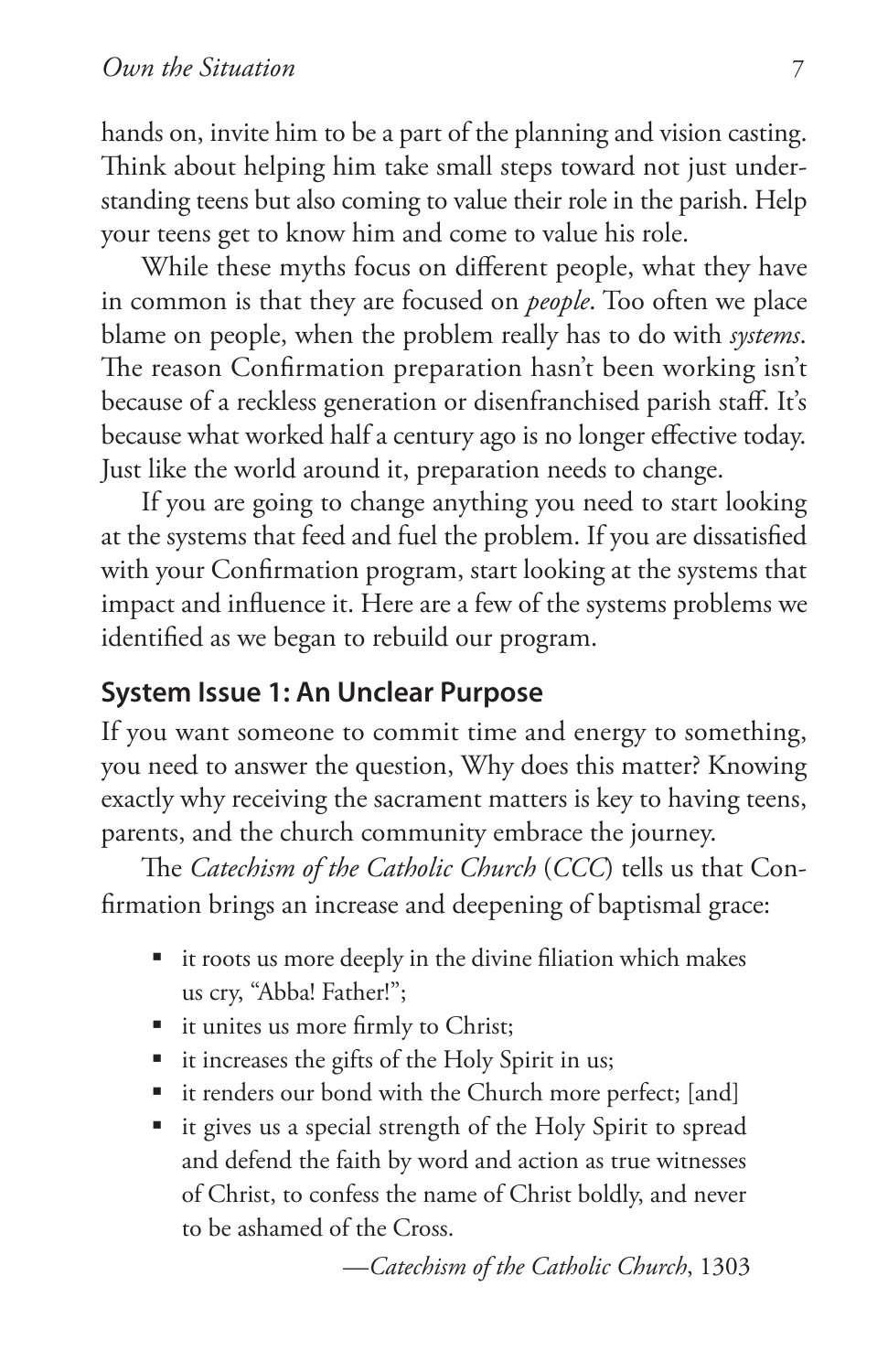If you've grown up in the church and have a deep understanding of the sacrament, what the *Catechism* teaches is so moving. The problem is that people who are less engaged than you and I want to know what this will look like in their everyday life. Preparing your students for Confirmation is all about answering the question, *Why does this matter?*

Answering that question is not simple. Right now teens are hearing a lot of messages about what should matter in their lives. They are told that grades, scholarships, trophies, and other résumé builders are what will lead them to a fuller life. You and I know the only message that's true is the one from Jesus when he taught, "I came so that they might have life and have it more abundantly"  $(In 10:10).$ 

Confirmation unites us more firmly with Christ, and that's what brings us a full life. You and I are responsible for clarifying with teens why this part of their journey is so important. Instead of teaching them only (or even mostly) *what* they need to know, we need tell our teenagers that Confirmation preparation is for learning the next steps that will lead to a better you.

That's it. Preparing for Confirmation is learning how to be a disciple of Christ, because we believe that's the path to a fuller and more fulfilling life. Give them a purpose and watch them dive in.

#### **System Issue 2: More Schooling**

Teens spend a great deal of their waking hours in school for most of each year. Nothing sounds less attractive to them than more school. To make Confirmation prep even less appealing is that this schooling takes place in the evening, when they are tired and easily resentful of their free time or homework or money-earning time being chewed up by a program they don't really see a value in.

Confirmation textbooks, homework, and testing are only going to lead to frustration and resentment. Plus, if you think about it, how much can you teach in a Confirmation prep course? You might have them for two hours per week over the span of twelve weeks.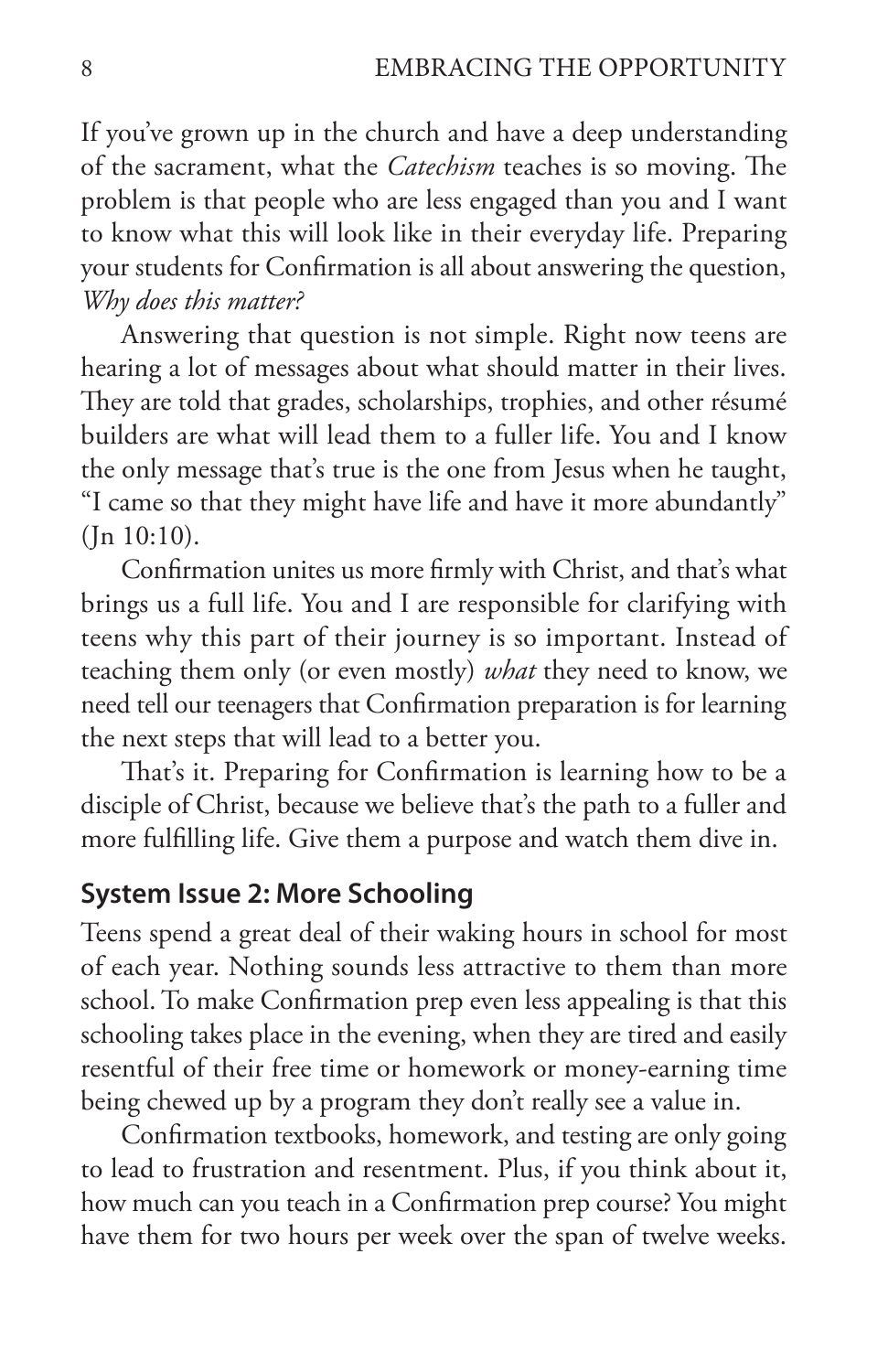That's trying to cram over two thousand years of church history, doctrine, theology, and practice into about twenty-four hours.

The problem with setting up Confirmation preparation like a formal classroom is that you are adding to the constant noise of information overload that teenagers face on a regular basis. In later chapters we'll discuss content in some detail, but the solution to the system problem is twofold.

The first part is that Confirmation preparation needs to be relational. If you are going to break open deep, enriching information with teens, they need to do that with someone they trust. To build that trust you need to find people who are focused on building relationships. You need people who want to meet the candidates where they are in their faith journeys and help them take a next step toward a deeper relationship with Jesus Christ.

The second part is narrowing your focus and teaching less for a greater impact. In other words, ask yourself what is essential for candidates to know that will help them continue growing in discipleship after they are confirmed.

The list of topics, tools, habits, and facts that we want to communicate to our young people seems to be endless. It is certainly daunting! The truth is that with the limited time you and I have with them, we have to focus on a few important truths that will have significant impact. In his book *7 Practices of Effective Ministry,* Andy Stanley writes, "If you are responsible for training in your organization you must learn to prioritize information. You have to take a look at what your target audience needs to know and separate what is most important from what is just interesting" (122).

A classroom is all about getting the information communicated, but when you set up your sacramental prep to be relational, it's about investing in your vision, your hope of who the candidate will become.

#### **System Issue 3: No Teamwork**

It doesn't matter who is charged with leading the Confirmation program. In the end it's a parish-wide responsibility. What that means